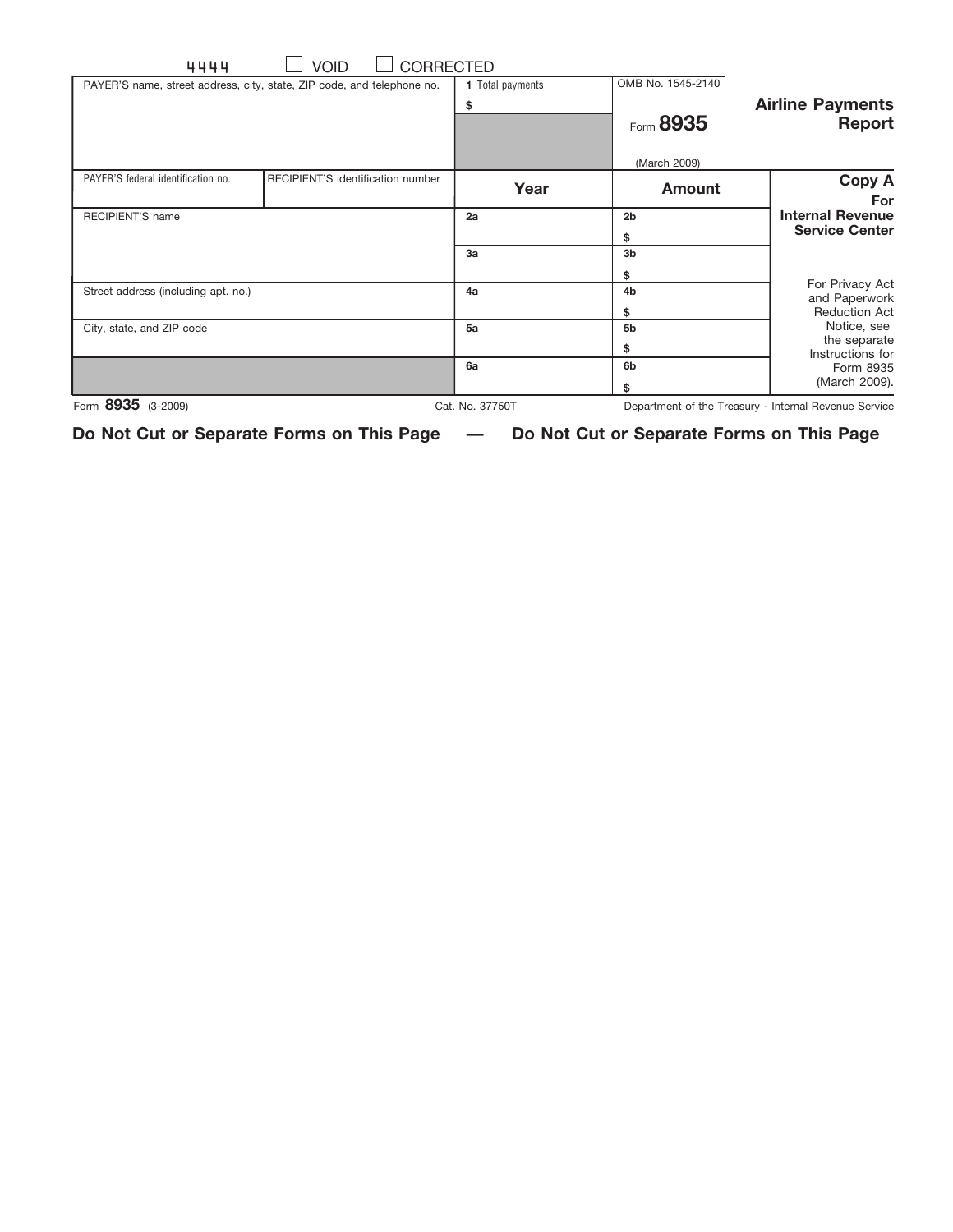## $\Box$  CORRECTED (if checked)

|                                          | OMB No. 1545-2140         | 1 Total payments |                                   | PAYER'S name, street address, city, state, ZIP code, and telephone no. |
|------------------------------------------|---------------------------|------------------|-----------------------------------|------------------------------------------------------------------------|
| <b>Airline Payments</b><br><b>Report</b> | Form 8935<br>(March 2009) | \$               |                                   |                                                                        |
|                                          | <b>Amount</b>             | Year             | RECIPIENT'S identification number | PAYER'S federal identification no.                                     |
| Copy B<br><b>For Recipient</b>           | 2 <sub>b</sub>            | 2a               |                                   | RECIPIENT'S name                                                       |
|                                          | \$                        |                  |                                   |                                                                        |
| This is important                        | 3 <sub>b</sub>            | 3a               |                                   |                                                                        |
| tax information                          | \$                        |                  |                                   |                                                                        |
| and is being                             | 4 <sub>b</sub>            | 4a               |                                   | Street address (including apt. no.)                                    |
| furnished to the<br>Internal Revenue     | \$                        |                  |                                   |                                                                        |
| Service.                                 | 5 <sub>b</sub>            | 5a               |                                   | City, state, and ZIP code                                              |
|                                          | \$                        |                  |                                   |                                                                        |
|                                          | 6 <sub>b</sub>            | 6a               |                                   |                                                                        |
|                                          | \$                        |                  |                                   |                                                                        |

Form 8935 (3-2009)

(keep for your records) **Example 29 Separtment of the Treasury - Internal Revenue Service**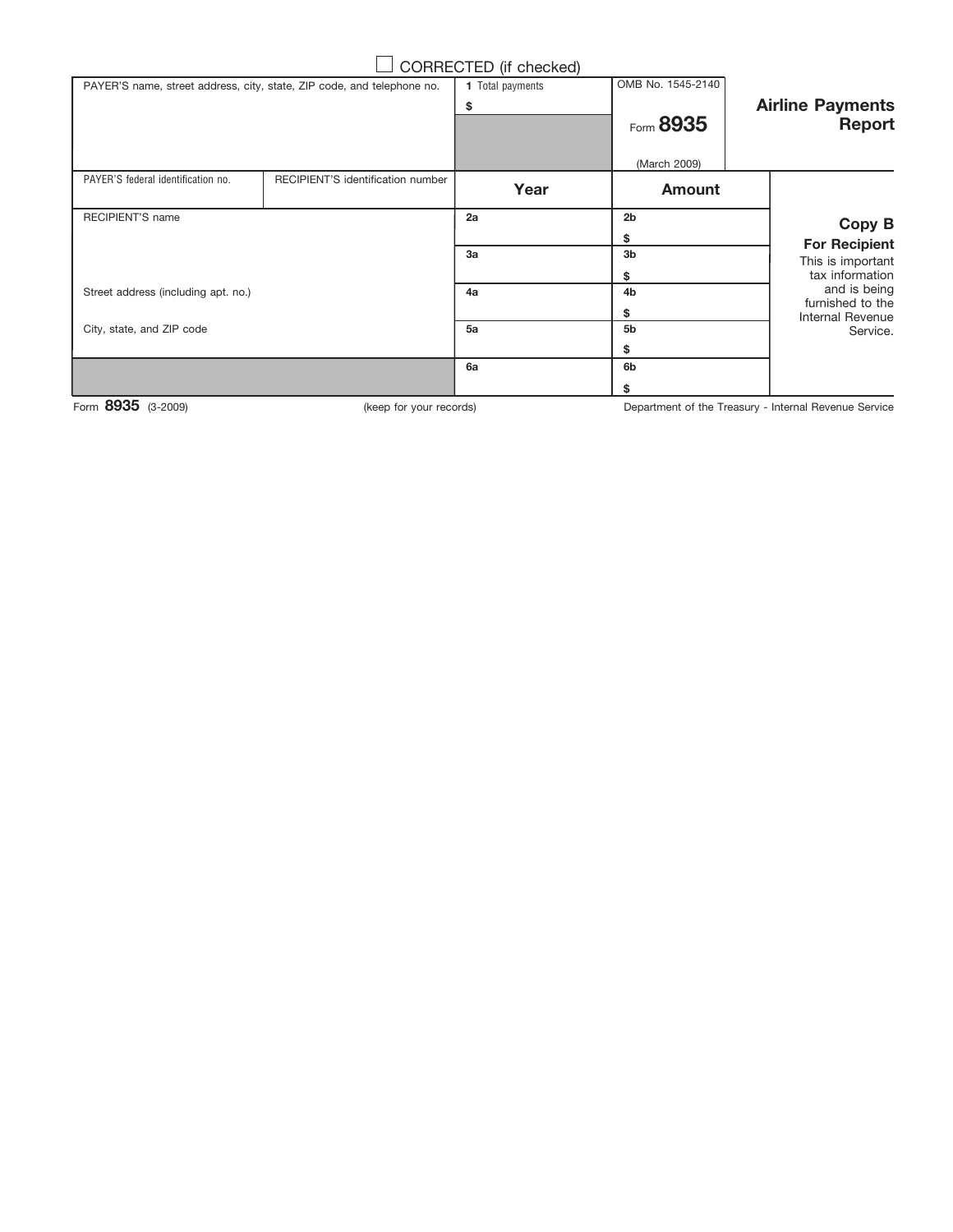## **Instructions for Recipient**

The information on Form 8935 is submitted to the Internal Revenue Service by the commercial passenger airline carrier to report payment(s) made to you under an order of a Federal bankruptcy court in a case filed after September 11, 2001, and before January 1, 2007, for your interest in a bankruptcy claim against the carrier, any note of the carrier (or amount paid in lieu of a note being issued), or any other fixed obligation of the carrier to pay a lump sum amount.

You received the payment(s) shown on this form because you are a current or former employee of a commercial passenger airline carrier and you participated in the carrier's defined benefit plan which was terminated or became subject to certain restrictions.

You can contribute the payment(s) reported on this form to a Roth IRA within 180 days of the date you received the payment or before June 23, 2009, whichever is later. See chapter 2 of Pub. 590 for more information.

**Box 1.** Shows the amount you received that can be contributed to a Roth IRA.

Boxes 2a-6a. Shows each year in which you received payments.

**Boxes 2b-6b.** Shows the amount you received each year.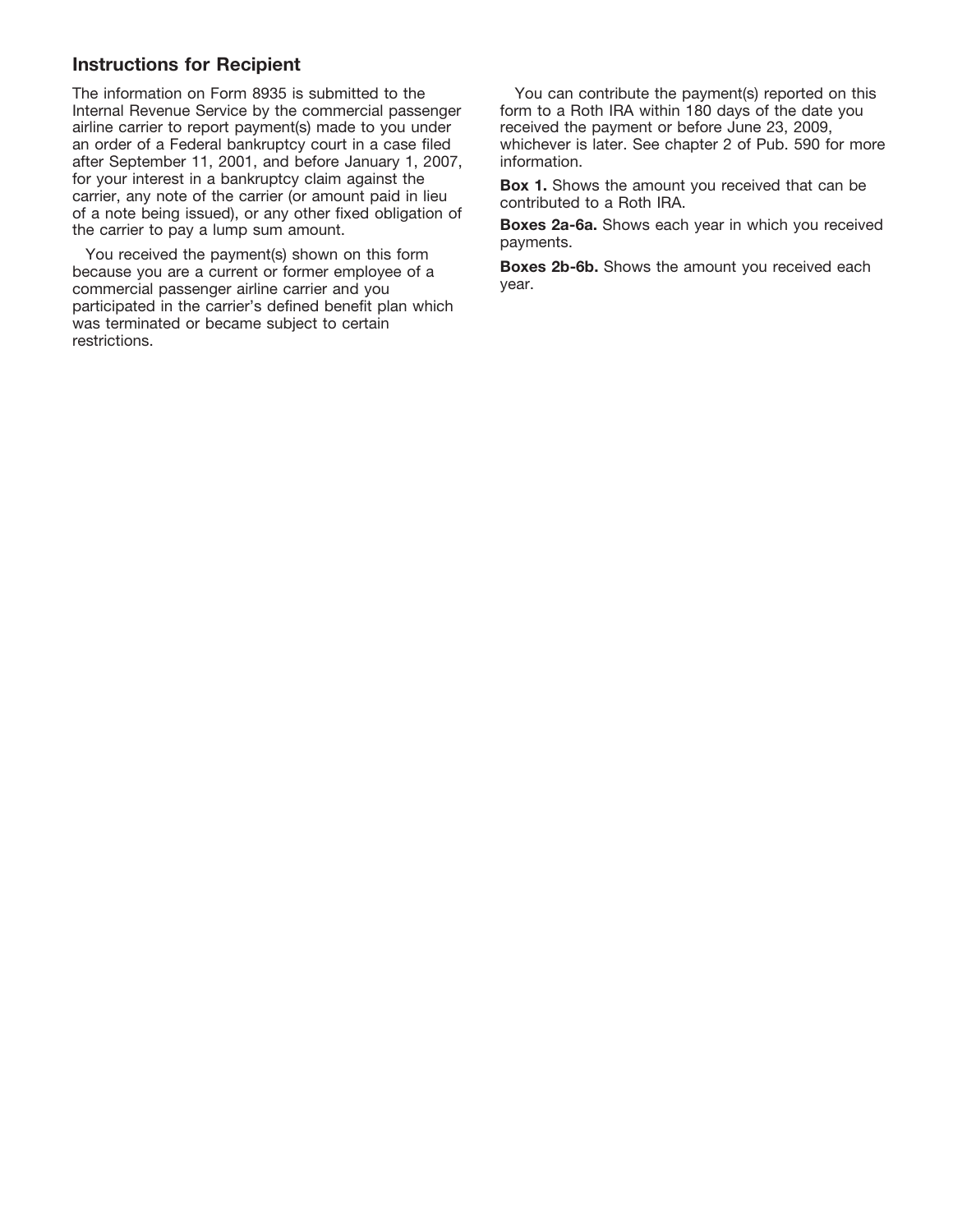| <b>CORRECTED</b><br><b>VOID</b>     |                                                                        |                  |                   |                                          |  |  |  |  |
|-------------------------------------|------------------------------------------------------------------------|------------------|-------------------|------------------------------------------|--|--|--|--|
|                                     | PAYER'S name, street address, city, state, ZIP code, and telephone no. | 1 Total payments | OMB No. 1545-2140 |                                          |  |  |  |  |
|                                     |                                                                        | \$               | Form 8935         | <b>Airline Payments</b><br><b>Report</b> |  |  |  |  |
|                                     |                                                                        |                  | (March 2009)      |                                          |  |  |  |  |
| PAYER'S federal identification no.  | RECIPIENT'S identification number                                      | Year             | <b>Amount</b>     |                                          |  |  |  |  |
| RECIPIENT'S name                    |                                                                        | 2a               | 2 <sub>b</sub>    | Copy C                                   |  |  |  |  |
|                                     |                                                                        |                  | \$                | <b>For Payer</b>                         |  |  |  |  |
|                                     |                                                                        | 3a               | 3 <sub>b</sub>    | For Privacy Act<br>and Paperwork         |  |  |  |  |
|                                     |                                                                        |                  | \$                | <b>Reduction Act</b>                     |  |  |  |  |
| Street address (including apt. no.) |                                                                        | 4a               | 4 <sub>b</sub>    | Notice, see<br>the separate              |  |  |  |  |
|                                     |                                                                        |                  | \$                | Instructions for                         |  |  |  |  |
| City, state, and ZIP code           |                                                                        | 5a               | 5 <sub>b</sub>    | Form 8935                                |  |  |  |  |
|                                     |                                                                        |                  | \$                | (March 2009).                            |  |  |  |  |
|                                     |                                                                        | 6a               | 6 <sub>b</sub>    |                                          |  |  |  |  |
|                                     |                                                                        |                  | \$                |                                          |  |  |  |  |

Form 8935 (3-2009)

Department of the Treasury - Internal Revenue Service